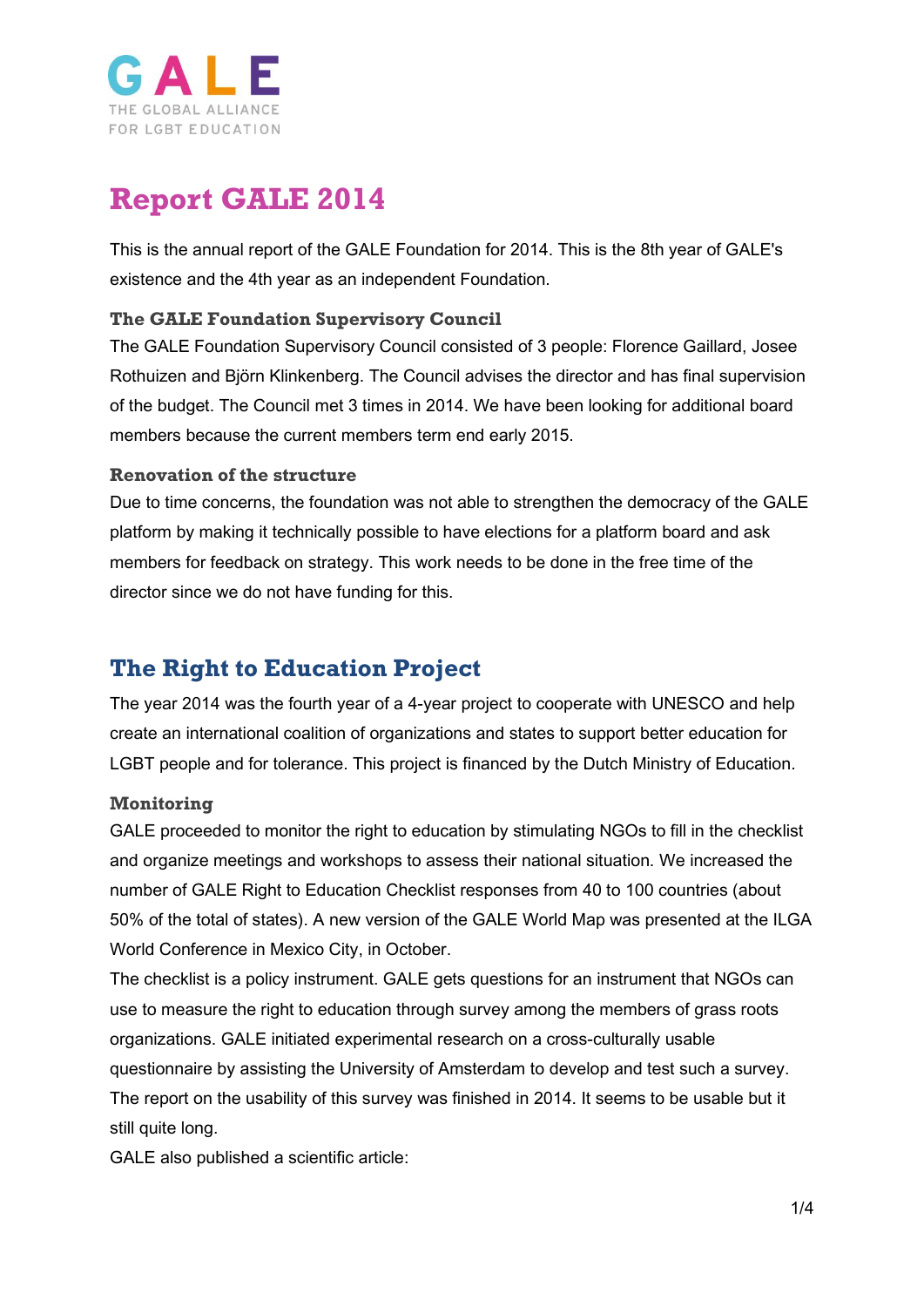

Dankmeijer, Peter (2014) The Implementation of the Right to Education and LGBT People: First Attempts to Monitor, Analyze, Advocate and Cooperate to Improve the Quality of Schools. Zeitschrift für Inklusion, No. 3, 13 November 2014 (checked at [http://www.inklusion-online.net/index.php/inklusion](http://www.inklusion-online.net/index.php/inklusion-online/article/view/234/232%20on%205%20February%202015)[online/article/view/234/232 on 5 February 2015\)](http://www.inklusion-online.net/index.php/inklusion-online/article/view/234/232%20on%205%20February%202015)

### **Networking**

After a meeting with UNESCO, it was decided that GALE will not focus anymore on creating a network of government officials and leave this to UNESCO. Nine issues GALE Update (internal newsletter) and LGBT Education (external newsletter) were published, next to regular news through the GALE Facebook page and Twitter.

#### **Advocacy**

GALE focus in 2014 on cooperating with local NGOs in countries where the distance between the NGOs and government is not so great and were government officials have own budget to travel to a neighboring country. In cooperation with local partners, GALE facilitated 5 strategic workshops on the right to education and teacher training in Nepal, Argentina, The Netherlands, Greece, and Finland.

In addition, GALE organized workshops and held speeches at:

- a meeting of ILGYO and OBESSU (March 2014)
- a meeting of a Polish delegation to The Netherlands (March 2014)
- the European NELFA conference of LGBT families (May 2014), including a presentation of two new Gale brochures for LGBT parents and for primary schools
- a joint event on school bullying in Athens (June 2014)
- a conference on anti-bullying in Vilnius (October 2014)
- the ILGA Europe conference (Riga, October 2014)
- the ILGA World Conference in Mexico City (October 2014)
- a presentation of UNESCO (December 2014)

The brochures presented at the NELFA conference are:

- Lisa Bieleman, Ingeborg van Dijk, Lavinia Langezaal, Nathalie Verheggen, Peter Dankmeijer (2014). Visibility without being in the spotlight. Some suggestions for primary schools who want to be open for lesbian, gay, bisexual and transgender families. Amsterdam: Global Alliance for LGBT Education (GALE) and Dutch National School Alliance for Sexual Diversity. Translation: Peter Dankmeijer, Marinus Schouten.
- Lisa Bieleman, Ingeborg van Dijk, Lavinia Langezaal, Nathalie Verheggen, Peter Dankmeijer (2014). Rainbow Families and School Choice. Four questions LGBT parents can ask to check whether a primary school is safe and warm for your child. Amsterdam: Dutch National School Alliance for Sexual Diversity & GALE. Translation: Peter Dankmeijer, Marinus Schouten.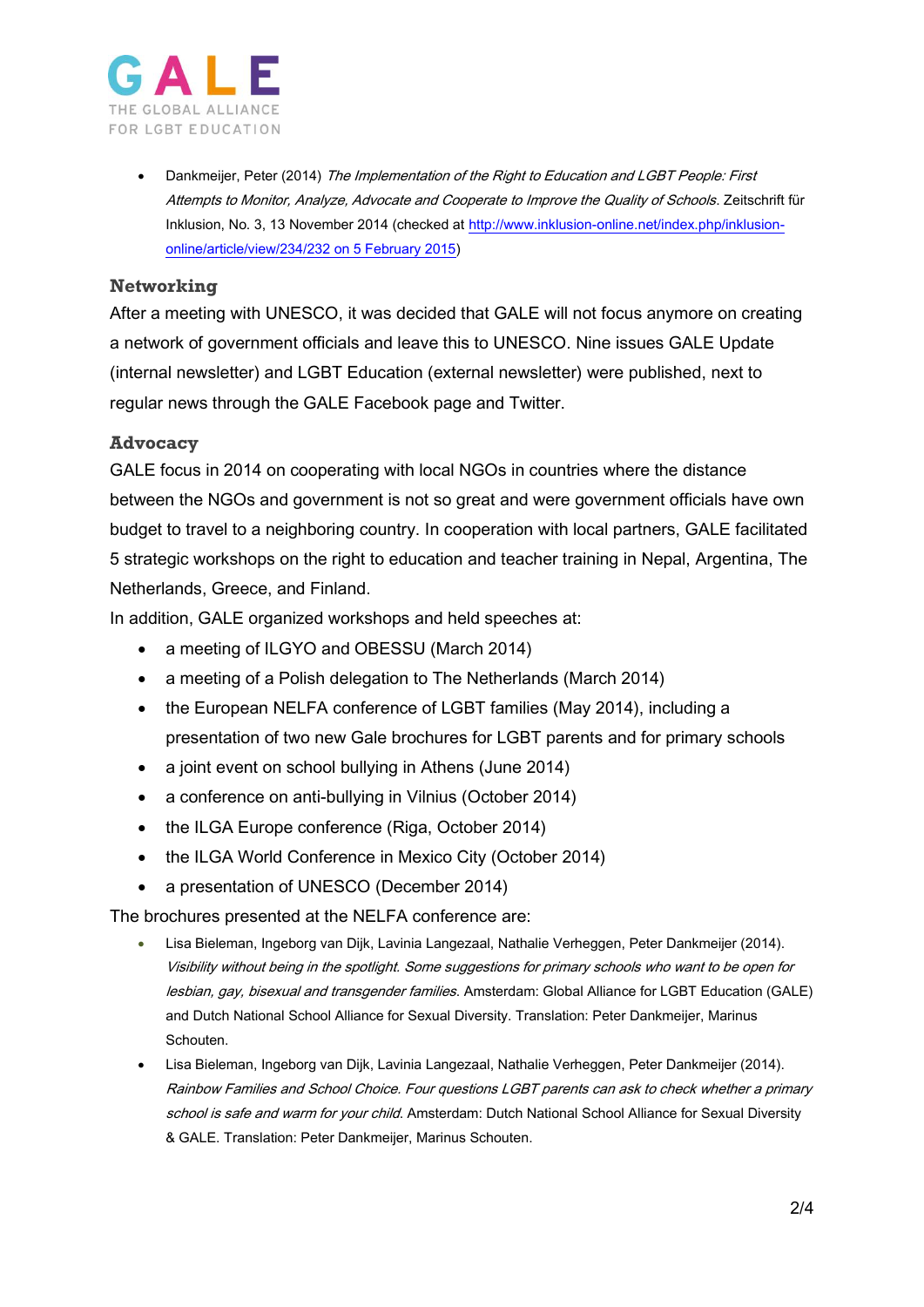

### **Training**

The European Forum of LGBT Christians asked GALE to facilitate a board training. This took place in Spring.

In October, GALE organized a European 3-day course on "Assessing homophobia in schools".

# **The ARES Project**

The ARES Project (ARtistic Educational System for LGBT People) started in November 2013 and will run until November 2015. The project aimed to explore how film can support the personal development and emancipation of LGBT young adults. This project consists for GALE of 15 mobility's (travel and subsistence costs); 5 for its own staff and 10 for other learners. Because there are no staff costs, GALE staff takes part in this project as volunteers.

In 2014 GALE developed an information brochure about the project, organized a two day film festival during the Amsterdam LGBT Film Festival (in cooperation with EduDivers), and visited two partner meetings. In addition, we used the activities in the MBO project of EduDivers to explore how theater can be used to discuss sexual diversity with young adults. A short documentary of the discussion during the Amsterdam LGBT Film Festival can be watched at [https://www.youtube.com/watch?v=dmSfvuIVZ1k/](https://www.youtube.com/watch?v=dmSfvuIVZ1k).

# **Fundraising**

In 2014, GALE kept keep focusing on developing European projects. This remains challenging due to the strong competition.

We took part in developing the following proposals:

- 1. a small youth project in South Korea, submitted to the company ASML
- 2. a large project lead by Middlesex University on combating homophobia through art to the Fundamental Rights Program
- 3. a large project also lead by Middlesex University on dissemination good practices to the Fundamental Rights Program
- 4. a large project lead by the Spanish province Catalonia on discrimination to the Fundamental Rights Program
- 5. a project lead by SEKY on online hate speech to the Fundamental Rights Program